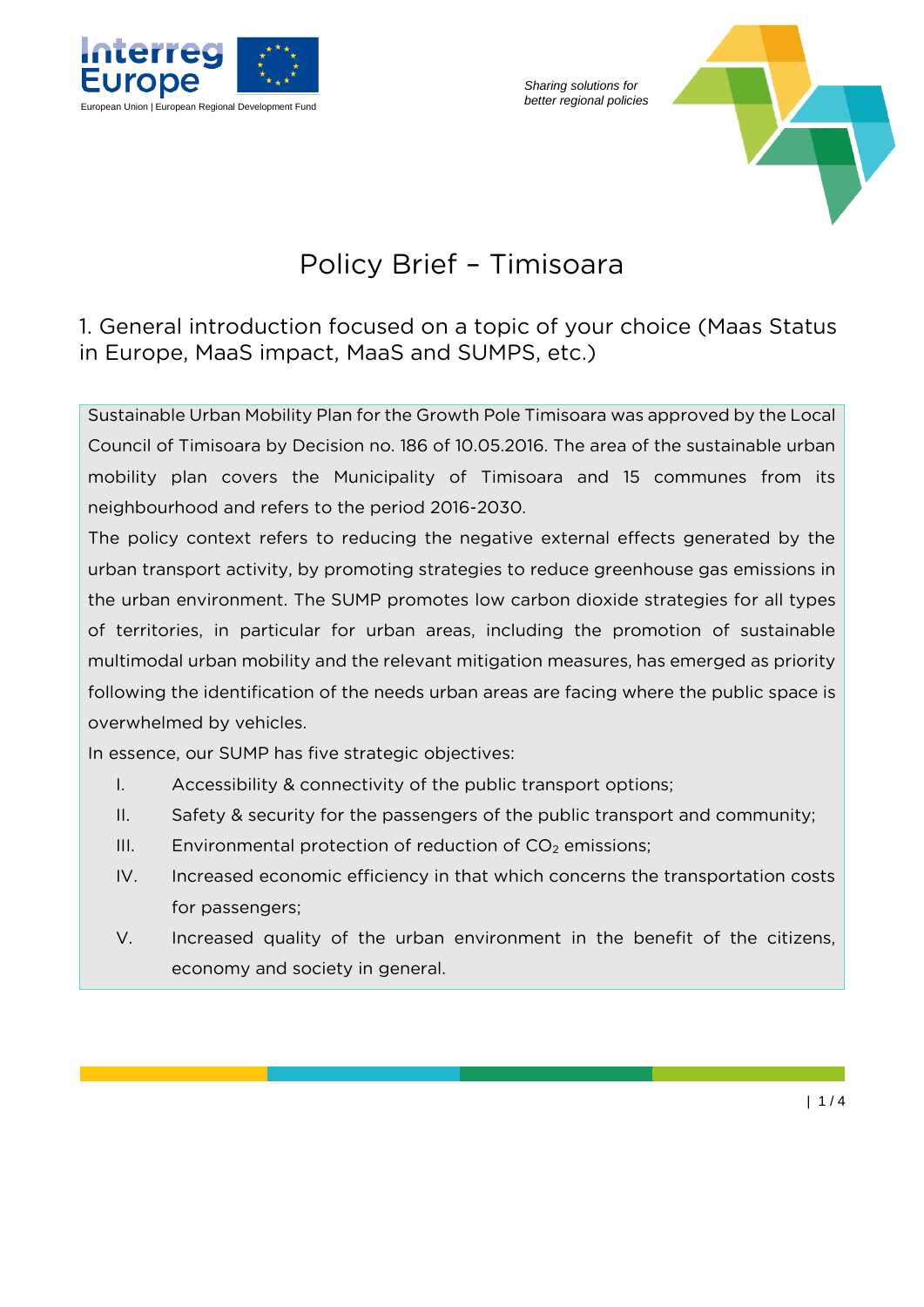

We plan to renew our SUMP based on the knowledge gained during the meetings in the PriMaaS project. In addition, we want to introduce, as a new chapter, the e-mobility component in our Sustainable Urban Mobility Plan that focused on systematically preparing the basis for establishing e-mobility as one of the most important transport means, combined with e-solutions that bring innovations to the transport system and attract intelligent public transport systems with low emissions for citizens and tourists.

## 2. Development of MaaS in Timisoara

The concept of Mobility as a Service has appeared relatively recent in Timisoara, its main objective is to change the way people travel and pay for mobility services, to promote the integration of traditional modes of public transport with personal and innovative ones by creating mobility services focused on citizen's needs.

The Municipality of Timisoara is the sole shareholder and decision factor for the activities of the Public Transport Company Timisoara. The company carries out the local public transport operations from Timisoara and the metropolitan area, for all modes of public transport: trams, trolleybuses, buses, bicycles (bike-sharing), scooters and vaporetto and it also manages the school transport network, operating with minibuses. As a public transport operator in Timisoara, the Public Transport Company offers the possibility of intermodal exchange between means of transport, the bike and e-scooter mode being interconnected with all the others. Bike-sharing stations being strategically located in the vicinity or even within the road transport (trams, trolleybuses, buses) and water transport stations.

Besides this, Timisoara is more and more active in an open to idea of lowering emissions by replacing the old diesel bus fleet with new electric busses, renewing the tram fleet, rehabilitating tram lines, creating a bike highway and expanding the existing and bike lane network in the city, thus increasing the attractiveness of using the public transport and bikes instead of the private car.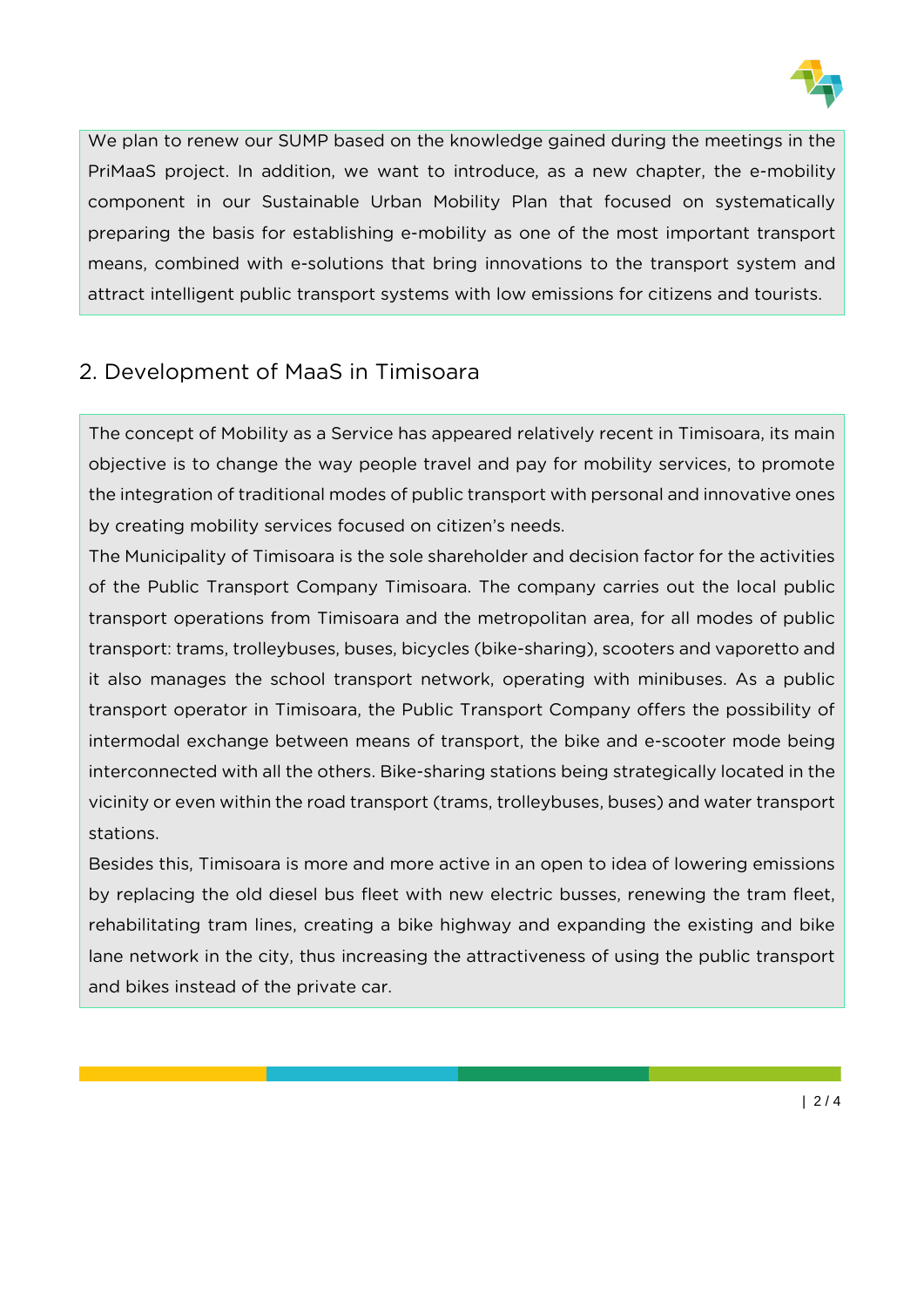

The Public Transport Company Timisoara has a ticketing system based on contactless cards. Apart from the credit cards, these do not have a magnetic band and the connection with the terminals from the vehicles and the ones from the commercial centers it is done without contact, through proximity. Due to the incorporated microprocessor the cards allows the launch of an improved paying offer: at the existing elements, there are added pre-pay traveling accounts and the payment according to the distance. Furthermore, some personal data stocked allows a more correct identification of the people that benefit from facilities of the public transportation, as well as the recovery of the account in case of loss or destruction of the card. In addition, public transport users in Timisoara can also purchase travel tickets through the 24-pay application or directly in the means of transport using the bankcard.

## 3. Highlights of the event

Timisoara City Hall, CIVINET Romania, ITS Romania and eGovlab Stockholm University joined forces in the organization of a two-day event on MaaS Solutions in prioritizing clean transport, on 2nd and 3rd of June 2021. The event was included in the #EUGREENWEEK calendar as a partner event.

The two-day online conference tackled the ways in which MaaS can accelerate the shift towards net-zero greenhouse gas emission cities. Novel approaches towards carbon neutral cities require innovative actions toward low carbon transport.

The conference took place as a virtual event, due to the current travel restriction imposed by the containment of Covid-19 spread. There was a high-level participation, during which the main topics of the event were completely discussed and disseminated, together with the participants of the event.

The first day of the conference, June 2nd, brought together various projects and experiences: from Turku City Hall (Finland), Stella Aaltonen that talked about indicators